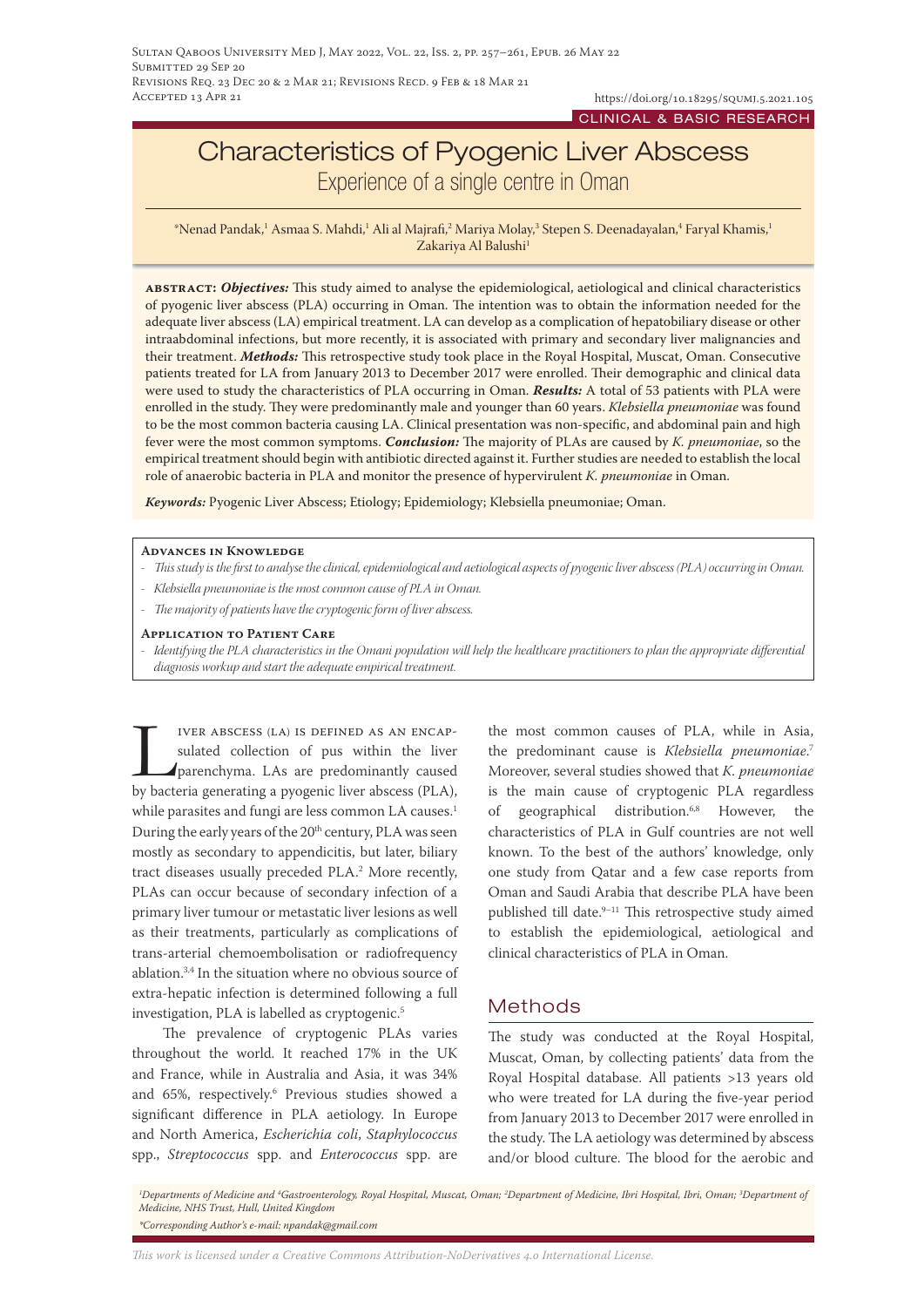anaerobic culture was taken at admission, and if the patient underwent the abscess percutaneous drainage procedure, the pus sample was sent for the aerobic culture. Amoebic abscess was diagnosed using a commercial immunoglobulin G (IgG) anti-amoebic assay (R-Biopharm AG, Darmstadt, Germany). Patients with confirmed amoebic LA were excluded. To trace a possible but undetected underlying PLA source during hospitalisation, after the discharge, the patients were followed-up through the hospital database system for one to six years.

The approval for the study was obtained from the Royal Hospital Scientific Research Committee (SRC#32/2018).

### **Results**

During the five-year study period, 76 patients were treated for LA. Of these, 53 had PLA, while the remaining had amoebic LA and, thus, were excluded from the analysis. Out of the 53 selected, 40 (75.5%) patients were male and 13 (24.5%) were female. The mean age of the whole group was 46.8 years (range: 14–92 years). When comparing the average age of male and female patients, no statistical difference was observed, although the mean ages for the male and female patients were 51.3 and 44.7 years, respectively. The clinical presentation of PLA was non-specific and upper abdominal pain was the most common symptom, being found in 42 (79.3%) patients. Fever was present in 31 patients (58.5%) and 13 (24.5%) were observed to be icteric. At the time of admission to the hospital, 34 (64.2%) patients had leukocytosis above  $10 \times 10^9$ /L (reference range:  $2.4-9.5 \times 10^9$ /L). Alanine aminotransferase (ALT) above 40 IU/L (reference range: 0–40 IU/L) was found in 30 (56.6%) patients and bilirubin above 20 mmol/L (reference range: 0–20 mmol/L) in 18 (34.0%) patients.

The definite PLA diagnosis was established by a computed tomography (CAT) scan, magnetic resonance imaging or abdominal ultrasound. A total of 35 (66.0%) patients had a single abscess. In 33 (62.3%) patients, PLA was found in the right liver lobe. In 13 (24.5%) patients, it was in the left lobe, while in seven (13.2%) patients, both lobes were involved. The average PLA size was 6.3 cm with median of 6 cm and the size ranged from 2 to 14 cm. The majority of the patients (n = 34; 64.2%) had cryptogenic PLA [Table 1].

Of the 53 patients, blood and/or abscess culture were positive in 30 (62.3%) patients, while in the rest, PLA aetiology was not determined since the cultures remained sterile. *K. pneumoniae* was the most common bacteria causing PLA, and it was found in 22 patients,

**Table 1:** Characteristics of patients with pyogenic liver abscess treated at the Royal Hospital, Muscat, Oman, between January 2013 and December 2017 ( $N = 53$ )

| Characteristic        | n(%)      |
|-----------------------|-----------|
| Gender                |           |
| Female                | 13(24.5)  |
| Male                  | 40(75.5)  |
| Age in years          |           |
| <60                   | 36 (67.9) |
| >60                   | 17(32.1)  |
| <b>Symptoms</b>       |           |
| Fever                 | 31(58.5)  |
| Abdominal pain        | 42 (79.3) |
| Jaundice              | 13(24.5)  |
| Laboratory results    |           |
| WBC > 10              | 34 (64.2) |
| ALT > 40              | 29 (54.7) |
| Comorbidity           |           |
| Hepatobiliary disease | 17(32.1)  |
| Immunosuppression     | 3(5.7)    |
| Intraabdominal trauma | 1(1.9)    |
| Diabetes mellitus     | 15(28.3)  |
| None                  | 12(22.6)  |

*WBC = white blood cells; ALT = alanine transaminase.*

**Table 2:** Aetiology of pyogenic liver abscess of patients treated at the Royal Hospital, Muscat, Oman, between January 2013 and December 2017 ( $N = 53$ )

| Aetiology                 | $n$ (%)                            |                               |
|---------------------------|------------------------------------|-------------------------------|
|                           | <b>Blood culture</b><br>$(n = 48)$ | Abscess culture<br>$(n = 37)$ |
| Klebsiella<br>pneumoniae  | 5(10.4)                            | 17(46.0)                      |
| Escherichia coli          | 1(2.1)                             | 3(8.1)                        |
| <i>Enterococcus</i> spp.  | 1(2.1)                             | 1(2.7)                        |
| Pseudomonas<br>aeruginosa | 0(0)                               | 1(2.7)                        |
| Staphylococcus<br>aureus  | 0(0)                               | 1(2.7)                        |
| <i>Streptococcus</i> spp. | 2(4.2)                             | 2(5.4)                        |
| Sterile                   | 39(81.3)                           | 12(32.4)                      |
| Not done                  | 5                                  | 16                            |

representing 41.5% of all patients treated for PLA [Table 2].

All except two of the isolated *K. pneumoniae* were susceptible to usual antibiotics. One of the resistant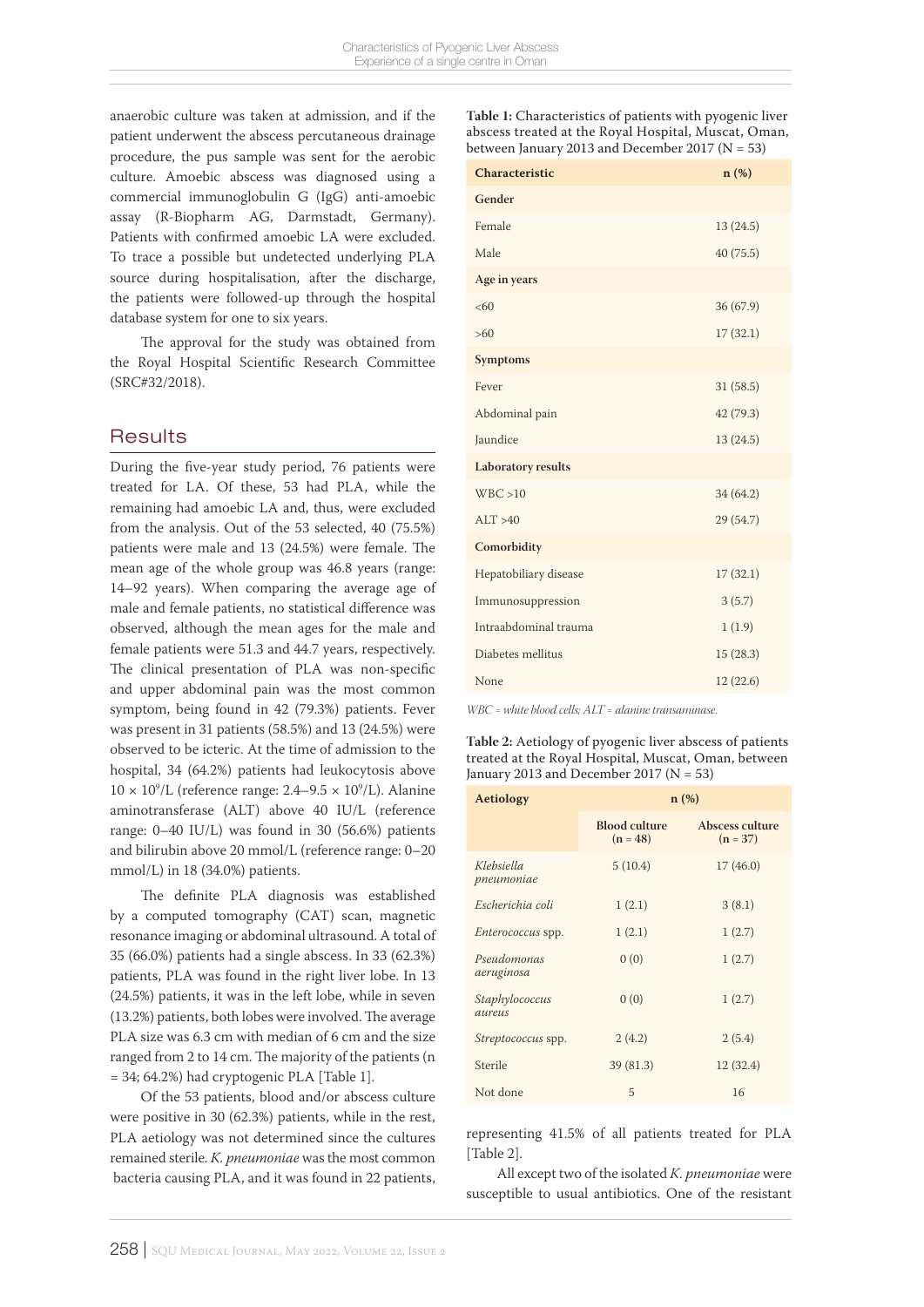*K. pneumoniae* was carbapenem-resistant enterobacteriaceae (CRE) and the other extended-spectrum beta-lactamase (ESBL). Both were isolated in noncryptogenic patients. One of these patients had pancreatic cancer, while the other had non-Hodgkin lymphoma and both of these patients died.

The majority of PLA patients ( $n = 46$ ; 86.8%) were treated in the general ward, while the remaining seven (13.2%) were admitted directly to the intensive care unit due to sepsis. Out of these seven patients, three had urgent abdominal surgery. In 40 (75.5%) patients, ultrasound- or CAT-guided percutaneous abscess drainage was performed, after which the antibiotic treatment was continued. A total of 13 (24.5%) patients were treated only with antibiotics. The overall in-hospital PLA mortality rate was  $9.4\%$  (n = 5). Out of the five patients that died, two had pancreatic cancer, one had non-Hodgkin lymphoma, one was a post-liver transplant patient and one had cryptogenic PLA.

### **Discussion**

PLA is an uncommon but potentially life-threatening disease with significant morbidity and mortality that varies around the globe. Regarding its geographical distribution, PLA is more often seen in Asia than in Europe or the USA.<sup>12</sup> The annual incidence per 100,000 inhabitants ranged from 1.1 in Denmark to 36.6 in Taiwan over the last two decades.13 At the same time, in the USA, the annual hospitalisation incidence due to PLA was 3.6 per 100,000 admissions.<sup>14</sup> In this regard, as this study was based on a single-centre experience, it was not possible to estimate the PLA incidence in Oman.

It is well-known that the PLA incidence is higher in males than in females and the results of this study are concordant to this, as three quarters of the patients were male.<sup>15</sup> Likewise, PLA is more often seen among the elderly population, where it might have an atypical clinical presentation; moreover, these patients do have more underlying diseases that can complicate the PLA clinical course.16 Nevertheless, the disease outcome in these patients is not significantly different when compared with younger PLA patients.17 In the current study, the patients were younger than those in other published reports, where the average age was usually around 65 years.18–20 Furthermore, in a few reports, the mean age as well as the majority of PLA patients were in the fourth decade of life.<sup>21,22</sup>

PLA symptoms are non-specific and, thus, it is difficult to diagnose the disease based only on the clinical presentation. The majority of patients in this study complained of abdominal pain, with fever presenting less frequently, in 42 (79.2%) and 31 (58.5%) patients, respectively. In other published reports, fever was usually the most common symptom followed by abdominal pain.5,22 However, Mangukiya *et al*. reported that in their patients, abdominal pain was the most common clinical sign.23 The fact that the present study is retrospective in nature could explain why fever was not noted more frequently. The other reason could be that some of the patients were referred to the hospital under concern after the antibiotic treatment had already been started in their local hospital.

Previous studies indicated that comorbidities (diabetes mellitus, malignancies and liver cirrhosis), male gender, abscess size >5 cm and PLA complications (i.e. sepsis with or without organ failure, abscess rupture and extrahepatic involvement) are the risk factors that increase the PLA mortality rate.<sup>5</sup> The mortality rate among the patients of the current study was 9.4%. One of the patients with a fatal disease outcome had cryptogenic PLA and being male was the only risk factor he had. The other four patients that died had at least two risk factors (malignancies, male gender, abscess size and/or sepsis with multiorgan failure), which increased the possibility of a fatal outcome.

In this study, *K. pneumoniae* was the most common cause of PLA. No anaerobic bacteria were isolated, although several studies reported that these bacteria are detected in 9-46% of PLA patients.<sup>24</sup> This is probably because anaerobic pus cultures were not routinely tested nor specifically requested. The *K. pneumoniae* predomination was shown as the cause of PLA, especially cryptogenic LA, in other studies.<sup>6,25,26</sup> The first reports about the community-acquired PLAs caused by hypervirulent *K. pneumoniae* (hvKP) in Taiwan were published in 1986; now, the infection is recognised worldwide. $27$  The typical presentation of hvKP infection is a cryptogenic PLA in a usually younger and previously healthy person. As hvKP has the tendency for metastatic spreading, these PLA patients can present with extra-hepatic abscesses, pneumonia, necrotising fasciitis, endophthalmitis and meningitis.28 In the current study, two of the patients, both with cryptogenic PLA, had pleural effusions and necrotising pneumonia with consequent cavitary lesions. These patients were diabetic without any other comorbidities; one was 21 and the other 49 years old. The clinical presentations of these two patients strongly suggested that *K. pneumoniae* causing the infections in both cases were most probably hvKP, although no phenotyping nor molecular analysis was done to confirm this.

This study has various limitations. One of the limitations is that it was retrospective in nature, so the results should be interpreted with caution. Moreover,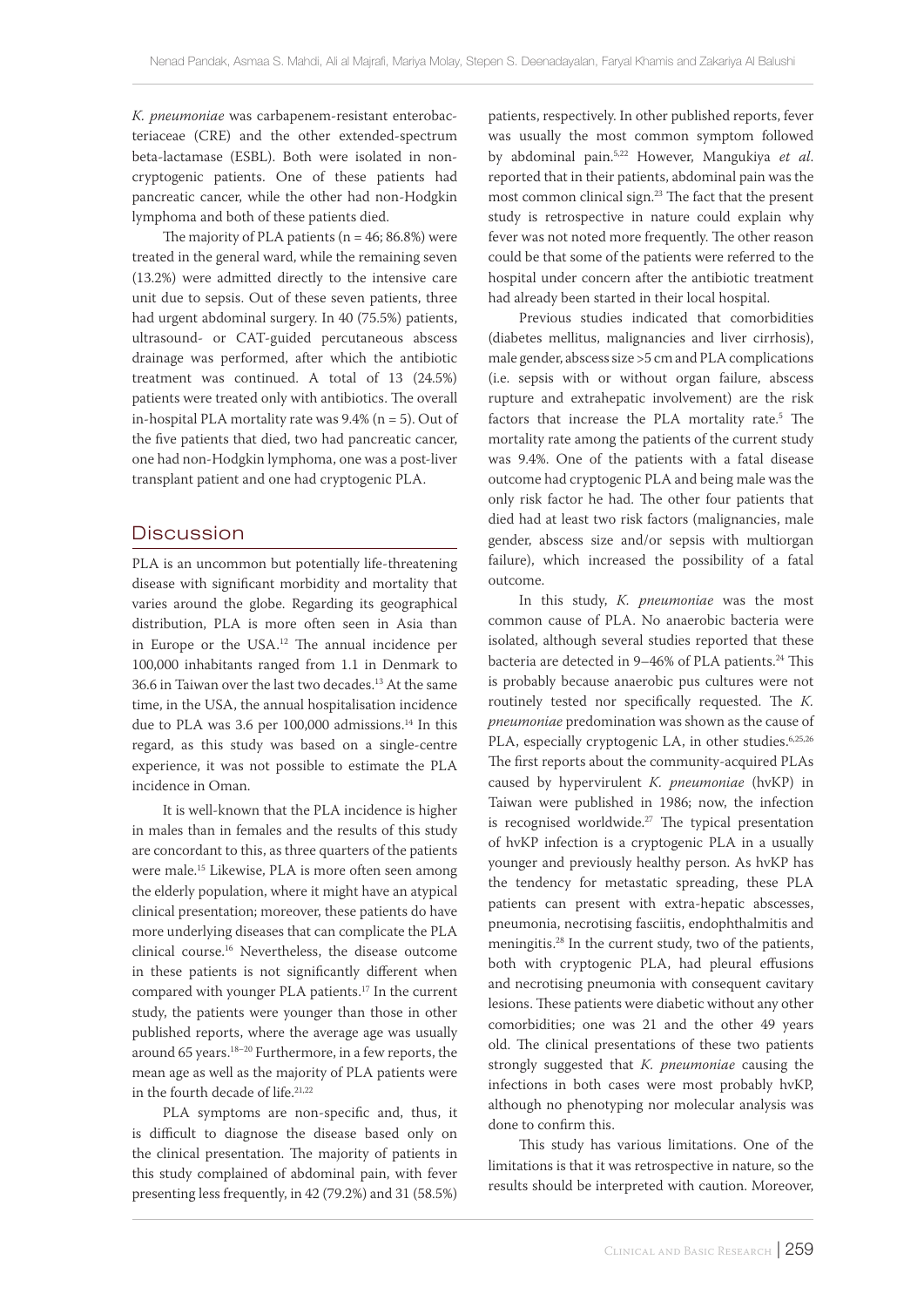microbiological analysis was only partly done, thereby disregarding the proper anaerobic pus sample cultures. Furthermore, as this study covered a single-centre experience, the results do not represent the overall PLA situation in Oman.

# Conclusion

This study provides important information about PLA characteristics, at least with regard to the northern part of Oman. Presenting symptoms were nonspecific, indicating that in patients with abdominal pain and fever, the differential diagnosis process should include LA. The majority of PLAs were caused by *K. pneumoniae*, therefore, the empirical treatment should be started with antibiotic directed against it. Further studies are needed to establish the local role of anaerobic bacteria in PLA and monitor the presence of hvKP in Oman.

### conflict of interest

The authors declare no conflicts of interest.

### funding

No funding was received for this study.

### authors' contribution

NP conceived and designed the study, also drafted the manuscript. ASM and AM collected the data and performed the data analysis. MM and SSD performed the final data analysis. FK and ZB supervised the data analysis. All the authors contributed to the revision of the manuscript. All authors approved the final version of the manuscript.

## References

- 1. Akhondi H, Sabih DE. Liver Abscess. Treasure Island, USA: StatPearls Publishing, 2019. From: www.ncbi.nlm.nih.gov/book s/NBK538230/ Accessed: Mar 2021.
- 2. Lardière-Deguelte S, Ragot E, Armoun K, Piardi T, Dokmak S, Bruno O, et al. Hepatic abscess: Diagnosis and management. J Visc Surg 2015; 152:231–43. [https://doi.org/10.1016/j.jviscsur](https://doi.org/10.1016/j.jviscsurg.2015.01.013) [g.2015.01.013.](https://doi.org/10.1016/j.jviscsurg.2015.01.013)
- 3. Huang SF, Ko CW, Chang CS, Chen GH. Liver abscess formation after transarterial chemoembolization for malignant hepatic tumor. Hepatogastroenterology 2003; 50:1115–8.
- 4. Iida H, Aihara T, Ikuta S, Yamanaka N. Risk of abscess formation after liver tumor radiofrequency ablation: A review of 8 cases with a history of enterobiliary anastomosis. Hepatogastroenterology 2014; 61:1867–70.
- 5. Mavilia MG, Molina M, Wu GY. The evolving nature of hepatic abscess: A review. J Clin Transl Hepatol 2016; 4:158–68. [https://](https://doi.org/10.14218/JCTH.2016.00004) [doi.org/10.14218/JCTH.2016.00004](https://doi.org/10.14218/JCTH.2016.00004).
- 6. Rossi B, Gasperini ML, Leflon-Guibout V, Gioanni A, de Lastours V, Rossi G, et al. Hypervirulent Klebsiella pneumoniae in cryptogenic liver abscesses, Paris, France. Emerg Infect Dis 2018; 24:221–29. [https://doi.org/10.3201/eid2402.170957.](https://doi.org/10.3201/eid2402.170957)
- 7. Mücke MM, Kessel J, Mücke VT, Schwarzkopf K, Hogardt M, Stephan C, et al. The role of Enterococcus spp. and multidrugresistant bacteria causing pyogenic liver abscesses. BMC Infect Dis 2017; 17:450. [https://doi.org/10.1186/s12879-017-2543-1.](https://doi.org/10.1186/s12879-017-2543-1)
- 8. Mohan BP, Meyyur Aravamudan V, Khan SR, Chandan S, Ponnada S, Asokkumar R, et al. Prevalence of colorectal cancer in cryptogenic pyogenic liver abscess patients. Do they need screening colonoscopy? A systematic review and meta-analysis. Dig Liver Dis 2019; 51:1641–45. [https://doi.org/10.1016/j.dld.20](https://doi.org/10.1016/j.dld.2019.08.016) [19.08.016.](https://doi.org/10.1016/j.dld.2019.08.016)
- 9. Abbas MT, Khan FY, Muhsin SA, Al-Dehwe B, Abukamar M, Elzouki AN. Epidemiology, clinical features and outcome of liver abscess: A single reference center experience in Qatar. Oman Med J 2014; 29:260–3. [https://doi.org/10.5001/omj.2014.69.](https://doi.org/10.5001/omj.2014.69)
- 10. Basu S. Klebsiella pneumoniae: An emerging pathogen of pyogenic liver abscess. Oman Med J 2009; 24:131–3. [https://doi.org/10.5](https://doi.org/10.5 001/omj.2009.28) [001/omj.2009.28.](https://doi.org/10.5 001/omj.2009.28)
- 11. Enani MA, El-Khizzi NA. Community acquired Klebsiella pneu moniae, K1 serotype. Invasive liver abscess with bacteremia and endophthalmitis. Saudi Med J 2012; 33:782–6.
- 12. Jepsen P, Vilstrup H, Schønheyder HC, Sørensen HT. A nationwide study of the incidence and 30-day mortality rate of pyogenic liver abscess in Denmark, 1977–2002. Aliment Pharmacol Ther 2005; 21:1185–8.
- 13. Ko MC, Lin WH, Martini S, Chang WH, Chiu CT, Li CY. A cohort study of age and sex specific risk of pyogenic liver abscess incidence in patients with type 2 diabetes mellitus. Medicine (Baltimore) 2019; 98:e15366. [https://doi.org/10.1097/MD.0000](https://doi.org/10.1097/MD.0000000000015366) [000000015366.](https://doi.org/10.1097/MD.0000000000015366)
- 14. Meddings L, Myers RP, Hubbard J, Shaheen AA, Laupland KB, Dixon E, et al. A population-based study of pyogenic liver abscesses in the United States: Incidence, mortality, and temporal trends. Am J Gastroenterol 2010; 105:117–24. [https://doi.org/10.1038/](https://doi.org/10.1038/ajg.2009.614) [ajg.2009.614](https://doi.org/10.1038/ajg.2009.614).
- 15. Chen YC, Lin CH, Chang SN, Shi ZY. Epidemiology and clinical outcome of pyogenic liver abscess: an analysis from the National Health Insurance Research Database of Taiwan, 2000–2011. J Microbiol Immunol Infect 2016; 49:646–53. [https://doi.org/10.1016/j.jmii.2014.08.028.](https://doi.org/10.1016/j.jmii.2014.08.028)
- 16. Peris J, Bellot P, Roig P, Reus S, Carrascosa S, González-Alcaide G, et al. Clinical and epidemiological characteristics of pyogenic liver abscess in people 65 years or older versus people under 65: A retrospective study. BMC Geriatr 2017; 17:161. [https://doi.](https://doi.org/10.1186/s12877-017-0545-x) [org/10.1186/s12877-017-0545-x.](https://doi.org/10.1186/s12877-017-0545-x)
- 17. Zhang J, Du Z, Bi J, Wu Z, Lv Y, Zhang X, et al. Comparison of clinical characteristics and outcomes of pyogenic liver abscess patients < 65 years of age versus≥ 65 years of age. BMC Infect Dis 2019; 19:233. [https://doi.org/10.1186/s12879-019-3837-2.](https://doi.org/10.1186/s12879-019-3837-2)
- 18. Czerwonko ME, Huespe P, Bertone S, Pellegrini P, Mazza O, Pekolj J, et al. Pyogenic liver abscess: Current status and predictive factors for recurrence and mortality of first episodes. HPB (Oxford) 2016; 18:1023–30. [https://doi.org/10.1016/j.hpb.2016.09.001.](https://doi.org/10.1016/j.hpb.2016.09.001)
- 19. Pang TC, Fung T, Samra J, Hugh TJ, Smith RC. Pyogenic liver abscess: An audit of 10 years' experience. World J Gastroenterol 2011; 17:1622–30. [https://doi.org/10.3748/wjg.v17.i12.1622](https://doi.org/10.3748/wjg.v17.i12. 1622).
- 20. Serraino C, Elia C, Bracco C, Rinaldi G, Pomero F, Silvestri A, et al. Characteristics and management of pyogenic liver abscess: A European experience. Medicine (Baltimore) 2018; 97:e0628. https://doi.org/10.1097/MD.0000000000010628.
- 21. Kong H, Yu F, Zhang W, Li X. Clinical and microbiological characteristics of pyogenic liver abscess in a tertiary hospital in East China. Medicine (Baltimore) 2017; 96:e8050. [https://doi.](https://doi.org/10.1097/MD.0000000000008050) [org/10.1097/MD.0000000000008050.](https://doi.org/10.1097/MD.0000000000008050)